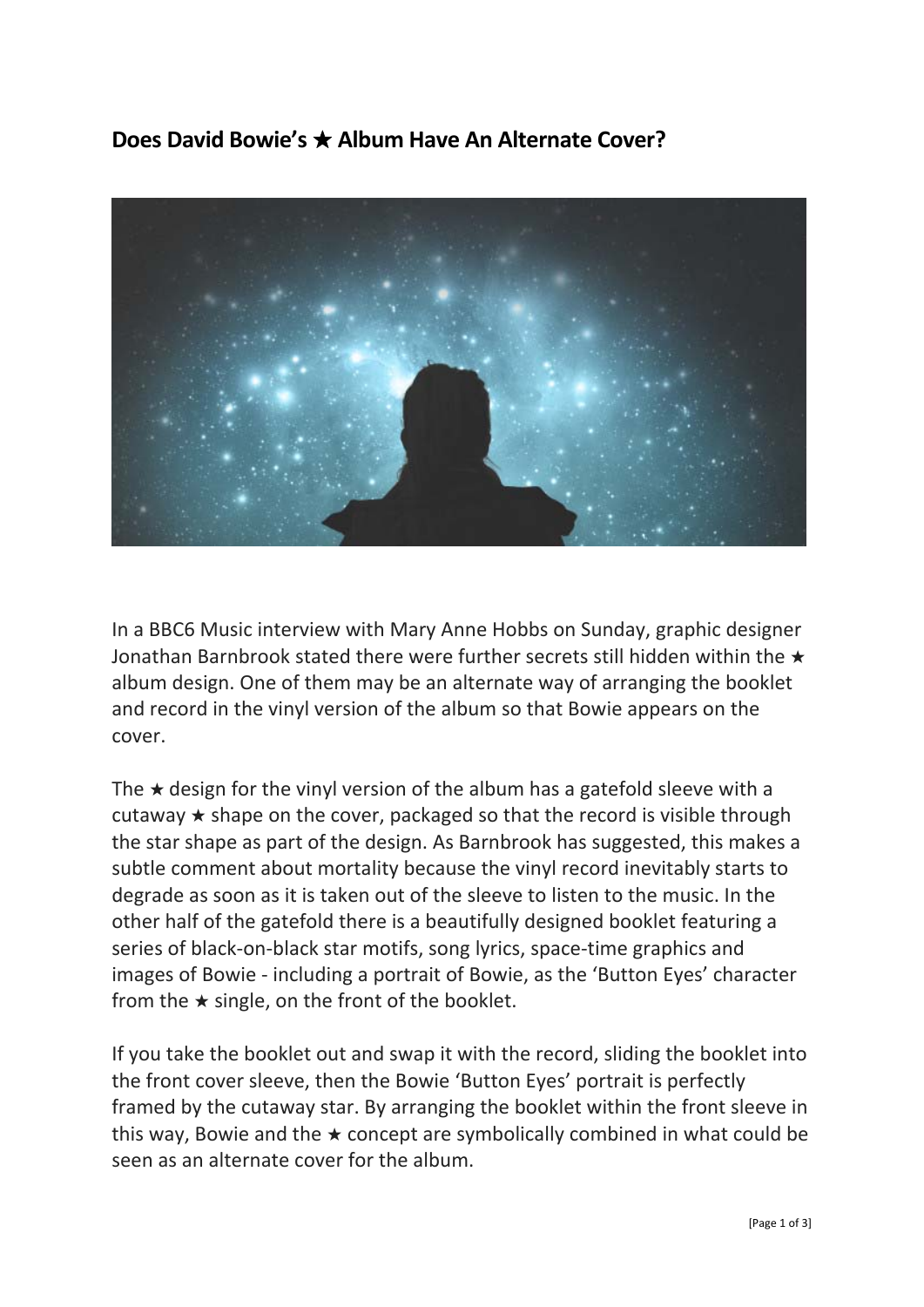

This is clearly a deliberate part of the meticulously detailed graphic design of ★ and it offers a fitting tribute to Bowie's ongoing legacy as the 'starman' ‐ a creative visionary of British music.

The alternate cover for  $\star$  also neatly refers back to Barnbrook's bold cover design for Bowie's 2013 album *The Next Day*, which caused controversy because it blocked out Bowie's face from the iconic cover of *Heroes* using a solid white square with the album title written across the centre in black. It was noted at the time that *The Next Day* was the only Bowie studio album that did not feature a portrait of Bowie on the cover.